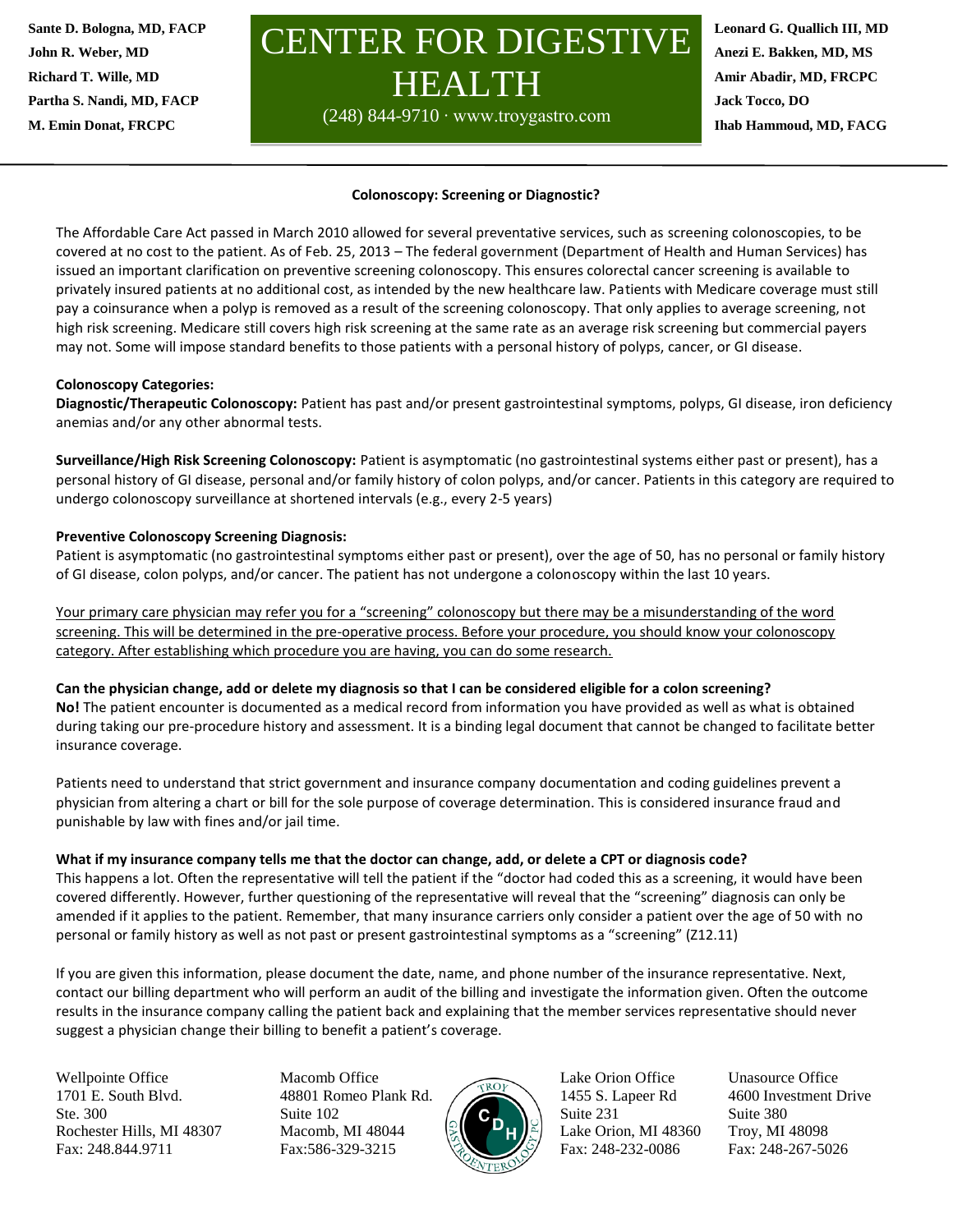**M. Emin Donat, FRCPC Sante D. Bologna, MD, FACP John R. Weber, MD Richard T. Wille, MD Partha S. Nandi, MD, FACP**

# CENTER FOR DIGESTIV HEALTH

(248) 844-9710 ∙ www.troygastro.com

Fax: (248)267-8347

**Leonard G. Quallich III, MD Anezi E. Bakken, MD, MS Amir Abadir, MD, FRCPC Jack Tocco, DO Ihab Hammoud, MD, FACG**

## **Colonoscopy Notification Statement Know What You Will Owe**

Colonoscopy CPT (Procedure Code): 45378 Medicare and BCBS use code G0121 for screening or G0105 for surveillance. **Please note**: The procedure code is subject to change. The actual procedure code used for billing cannot be determined until the procedure has been completed.

- **Diagnostic/Therapeutic Colonoscopy:** Diagnosis\_\_\_\_\_\_\_\_\_\_\_\_ Patient has past and/or present gastrointestinal symptoms, polyps, GI disease or anemias.
- **Surveillance/High Risk Colonoscopy:** Diagnosis \_\_\_\_\_\_\_\_\_\_\_\_(example: personal history of colon polyps) Patient is asymptomatic (no gastrointestinal symptoms either past or present), has a personal history of GI disease, personal and/or family history of colon polyps, and/or cancer. Patients in this category are required to undergo colonoscopy surveillance at shortened intervals (e.g., every 2-5 years).
- **Preventive Screening Colonoscopy:** Diagnosis code for routine screening is Z12.11. Patient is asymptomatic (*no gastrointestinal symptoms* either past or present), over the age 50, has no personal or family history of GI disease, colon polyps, and/or cancer. The patient has not undergone a colonoscopy within the last 10 years.

**Who will bill me?** You may receive bills for separate entities associated with your procedure, such as the physician, facility, anesthesia, and pathology.

## **How will I know what I will owe?**

Call your insurance carrier and verify the benefits and coverage by asking the following questions. Codes for your procedure are listed above. (You will need to give the insurance representative you preoperative CPT and Diagnosis codes.)

- 1. Is the procedure covered under my policy? **Yes** \_\_\_\_\_\_\_\_ **No** \_\_\_\_\_\_\_\_\_
- 2. Will the diagnosis code be processed as preventative, surveillance, or diagnostic and what are my benefits for that service? (Results may vary based on how the insurance company recognizes the diagnosis).

|    |  |                                                                                                                                                                                           | <b>Diagnostic/Medical Necessity Benefits</b>                   |               |                                                                                                                           |                                                                                                                             |
|----|--|-------------------------------------------------------------------------------------------------------------------------------------------------------------------------------------------|----------------------------------------------------------------|---------------|---------------------------------------------------------------------------------------------------------------------------|-----------------------------------------------------------------------------------------------------------------------------|
|    |  |                                                                                                                                                                                           |                                                                |               |                                                                                                                           |                                                                                                                             |
|    |  |                                                                                                                                                                                           | Facility in Network: Yes                                       | No __________ |                                                                                                                           |                                                                                                                             |
|    |  |                                                                                                                                                                                           | Preventative/Wellness/ Routine Screening Colonoscopy Benefits: |               |                                                                                                                           |                                                                                                                             |
|    |  | Are there age and/or frequency limits for my colonoscopy? (e.g., one every 10 years over the age of 50, one every two<br>years for a personal history of polyps beginning at age 40 etc.) |                                                                |               |                                                                                                                           |                                                                                                                             |
|    |  |                                                                                                                                                                                           |                                                                |               |                                                                                                                           |                                                                                                                             |
| 3. |  |                                                                                                                                                                                           |                                                                |               | screening benefit to a medical necessity benefit which equals more out of pocket expenses. Carriers vary on this policy.) | If the physician removes a polyp, will this change my out of pocket responsibility? (A biopsy or polyp removal may change a |
|    |  |                                                                                                                                                                                           |                                                                |               |                                                                                                                           |                                                                                                                             |
|    |  |                                                                                                                                                                                           |                                                                |               |                                                                                                                           |                                                                                                                             |